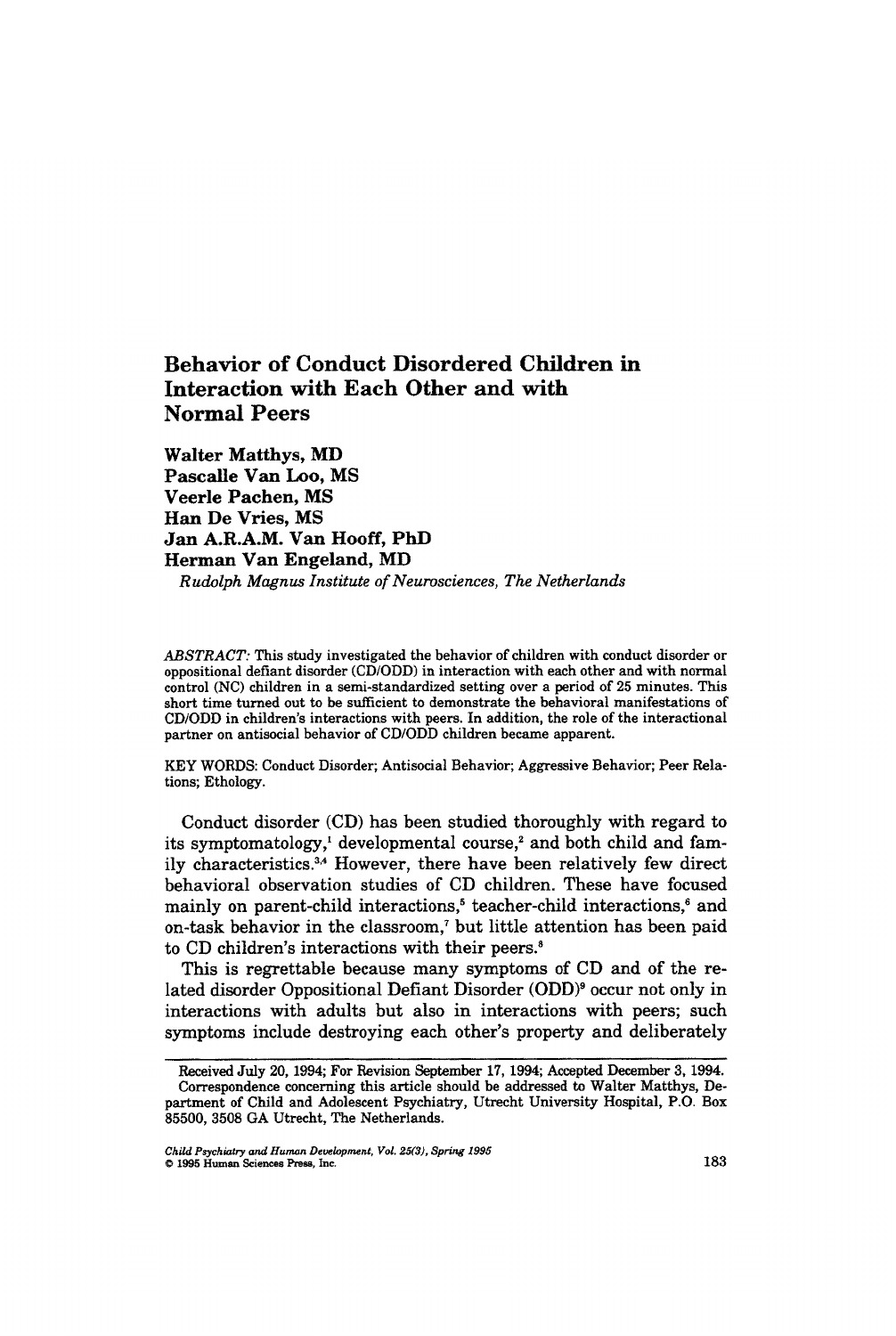doing things that annoy others.<sup>10</sup> Patterson<sup>11</sup> found that these and other "aversive" behaviors occur at a high rate (mean of .82 per minute) at home in child-parent and child-sibling interactions of 9 to 10 year old antisocial children referred for treatment. In this study we investigated whether it is possible to identify the behavioral manifestation of CD and ODD in peer-peer interactions over a short period of time. Kazdin<sup>12</sup> draws a distinction between low-frequency, highintensity antisocial behaviors (e.g., fighting, destroying) and high-frequency, low-intensity antisocial behaviors (e.g., demanding, denigrating). The CD and ODD children investigated in our study were expected to show over a short period of time their high-frequency, low-intensity antisocial behaviors rather than their low-frequency, high-intensity antisocial behaviors.

Behavior can be studied both in natural settings (at home, in the classroom) and in standardized settings (at the clinic, in the laboratory). Although independent observations in vivo may be the richest source of information, they are time consuming, expensive and inconvenient. Also, in such observations one investigates not only the behavioral manifestation of the child's own disorder but also the effect of situational variables that affect his or her behavior.<sup>13</sup> By contrast, in standardized settings these context factors are kept to a minimum. In this study, we used a semi-standardized procedure in which we investigated both the behavioral manifestations of CD/ODD and the effect of the interactional partner on CD/ODD children's behavior.

The samples involved in the study were an inpatient psychiatric group of 10 year old CD/ODD children (CD) and a normal control group (NC) from a regular school. First, behavioral differences between dyads of CD children (CD-CD) and dyads of NC children (NC-NC) were studied while children were playing a competitive game for ten minutes. It was hypothesized that CD children would show both more active antisocial behavior, i.e., antisocial initiatives, and more reactive antisocial behavior, i.e., antisocial behavior in response to behavior of the partner, than do NC children. Secondly, triads were formed: either one NC child joined two CD children (CD-CD-NC) or one CD child joined two NC children (NC-NC-CD); children played a cooperative game for 15 minutes. We expected that CD children would show both more active and more reactive antisocial behavior in their interactions with other CD children than in their interactions with NC children; it has been demonstrated before that children behave more aggressively towards an aggressive peer than towards a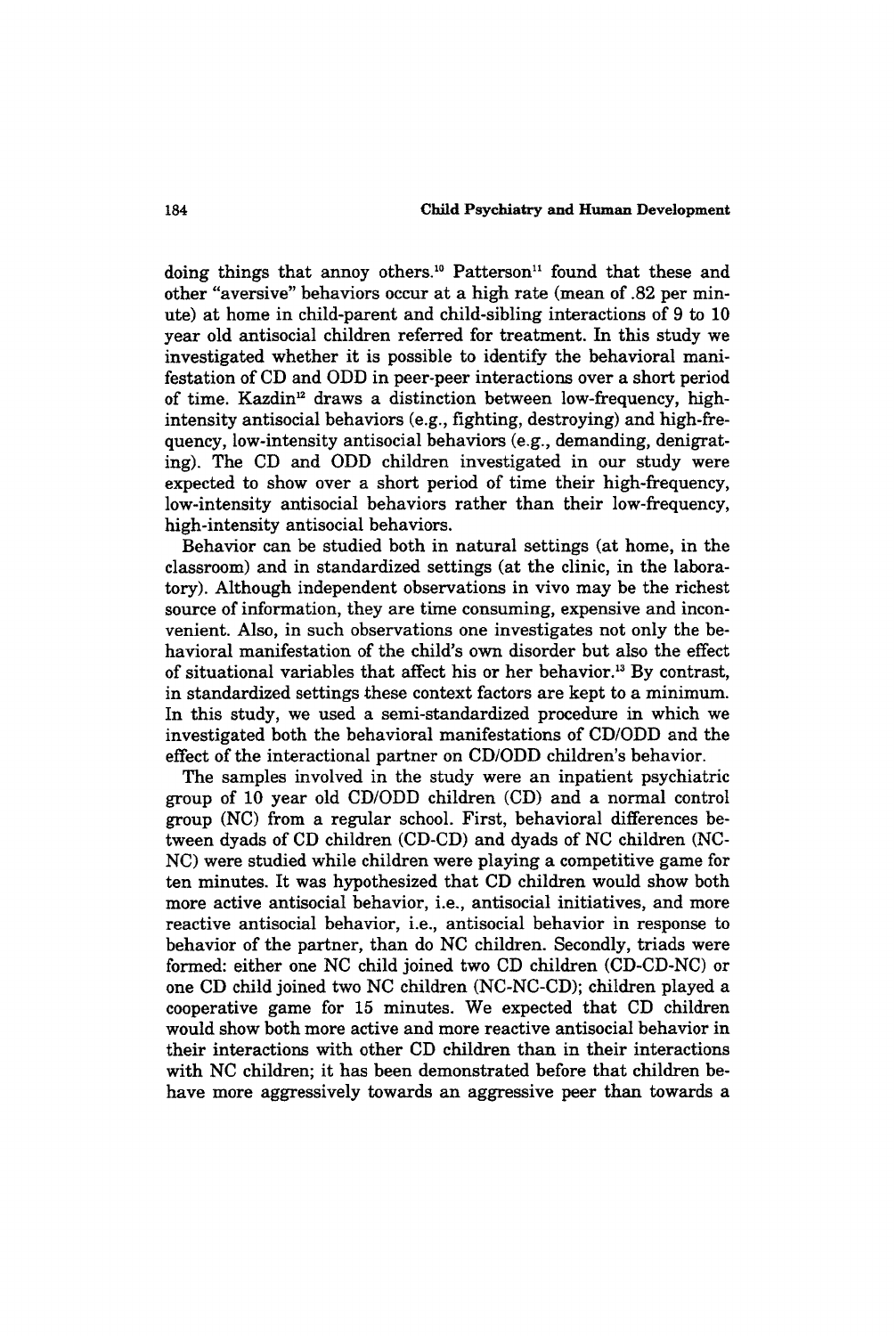nonaggressive peer.<sup>14</sup> Fine-grained analyses of behavioral interactions were conducted using ethological methods.

#### **Method**

# *Subjects*

The conduct disordered group (CD) consisted of 15 children who met the criteria for either conduct disorder or oppositional defiant disorder as set out in the Diagnostic and Statistical Manual of Mental Disorders  $(D.S.M.-III-R.)$ <sup>9</sup> These boys  $(N = 10;$  mean age  $= 10$  years 4 months) and girls  $(N = 5$ ; mean age = 10 years 10 months) were under inpatient psychiatric treatment at Vosseveld, a division of the Department of Child and Adolescent Psychiatry, Utrecht University Hospital. The normal control group (NC) consisted of 15 children who attended a regular school: 10 boys (mean age  $= 9$  years 10 months) and 5 girls (mean age  $= 10$  years 7 months).

In order to demonstrate differences between the two groups, both the parent-completed and the teacher-completed forms of the Child Behavior Checklist (CBCL)<sup>15,16</sup> were used. The parent's form was completed by the subjects' primary care-takers, i.e., the educators and parents of the CD and the NC group respectively. The Total Behavior Problem Score reflects overall severity of dysfunction; the difference between the Total Behavior Problem Score for the CD  $(M = 68.3)$  and the NC group ( $M = 12.8$ ) was significant, Mann Whitney, U (15,15)= 1,  $p < .001$ . Of the various syndrome scores on the CBCL, the scores on the Aggressive Subscale seemed to be of particular relevance for our study: on the Aggressive Subscale, CD boys  $(M = 17.9)$  differed significantly from NC boys ( $M = 3.3$ ), Mann Whitney, U (10,10) = 11,  $p < .001$ , and CD girls ( $M = 24.2$ ) differed significantly from NC girls  $(M = 2.6)$ , Mann Whitney, U  $(5.5) = 0$ ,  $p < .01$ .

The children's teachers completed the teacher's form (TRF) of the CBCL.<sup>16</sup> On the Total Behavior Problem Score, the CD group ( $M =$ 59.1) differed significantly from the NC group  $(M = 12.4)$ , Mann Whitney, U  $(15,15) = 14.5$ ,  $p < .001$ . On the Aggressive Subscale, CD boys ( $M = 17.2$ ) differed significantly from NC boys ( $M = 4.3$ ), Mann Whitney, U  $(10,10) = 16$ ,  $p < .01$ , and CD girls  $(M = 19.0)$  differed significantly from NC girls  $(M = 1.4)$ , Mann Whitney, U  $(5.5)$ =  $0, p < .01.$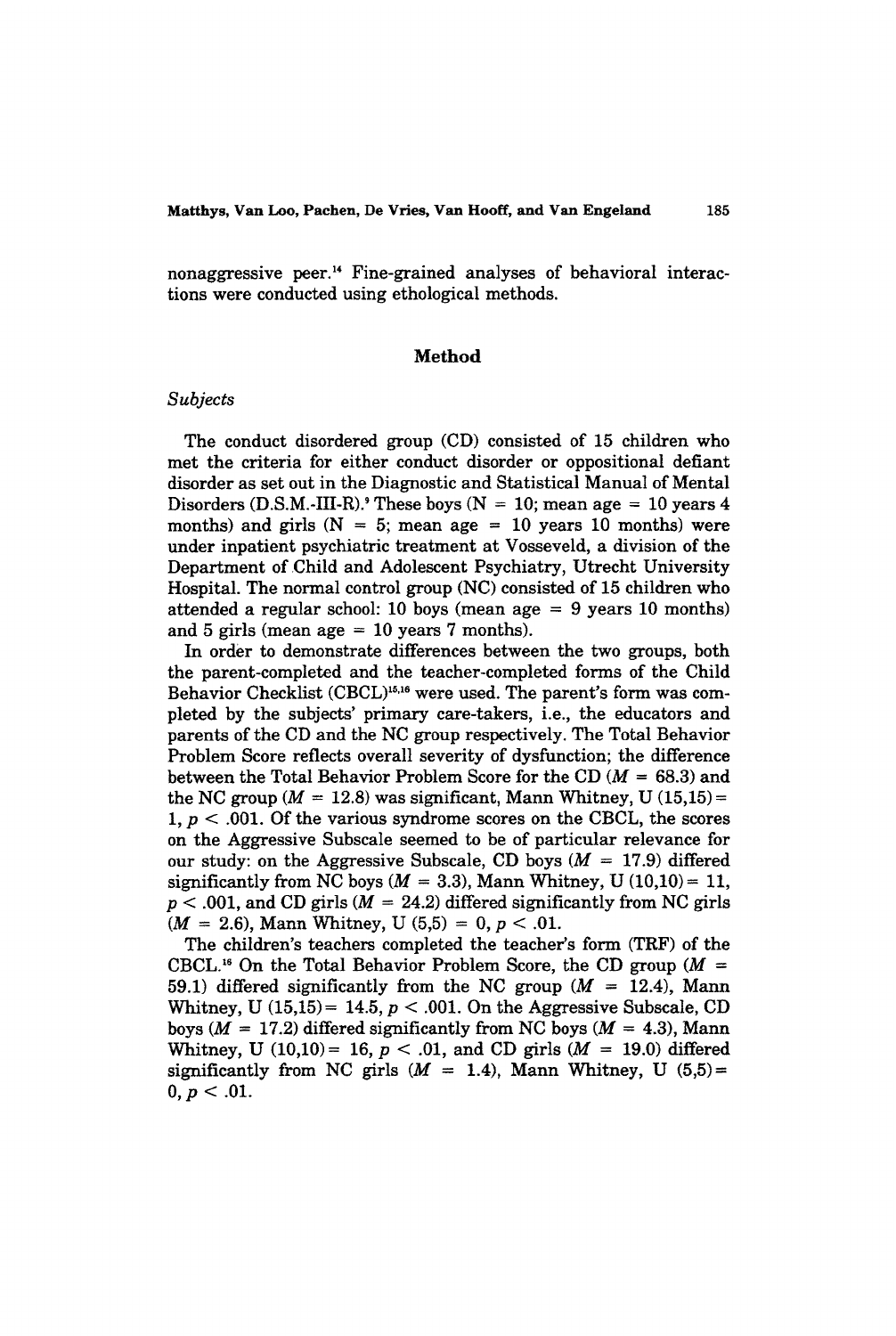# *Procedures*

Subjects were taken from the clinic or the regular school by a research assistant and brought to an observation room which was unfamiliar to either group; observations were made between 10.00 h and 15.30. The children played two games: a competitive game and a cooperative game. These two games can be regarded as critical problematic social situations for the population of school children. In the first game, a competitive one, children have to "respond to failure and to success", i.e., two of the six problematic social situations of Dodge, McClaskey and Feldman's Taxonomy of Problematic Social Situations for Children. 17 In the second game, a cooperative one, "social expectations" are involved, i.e., this is another critical problematic social situation.

The sessions were videotaped. Before starting each game the rules were explained by a research assistant, after which she left the observation room; in the next room she observed the interactions between the children on a monitor. Each session started with a dyad of CD children (CD-CD) or NC children (NC-NC) playing a competitive game of chance (Bingo) for 10 minutes. In this way differences between CD dyads and NC dyads could be studied. Then, in order to study behavioral differences between CD children and NC children in interaction with each other, triads were formed: either one NC child joined two CD children (CD-CD-NC) or one CD child joined two NC children (NC-NC-CD). After a period of habituation and playing together, members of the triads were asked to construct a zoo that each of them would like, using a plan and a large number (195) of animal figures. The latter were divided between the three members. It was obvious from the outset that there were too many figures for the plan; this cooperative game took 15 minutes.

### *Scoring of Behavior*

The videotapes of the sessions were analyzed afterwards. An observation procedure was used in which the behavior of the children was divided into "active behavior" and "reactive behavior", and was scored accordingly (actor + behavior  $\rightarrow$  reactor + behavior).

Forty behavioral elements had been identified beforehand (see Appendix) on the basis of earlier ethological studies<sup>18</sup> and our own observations. These elements were categorized into three main types of behavior: Antisocial behavior, Prosocial behavior (i.e., behavior in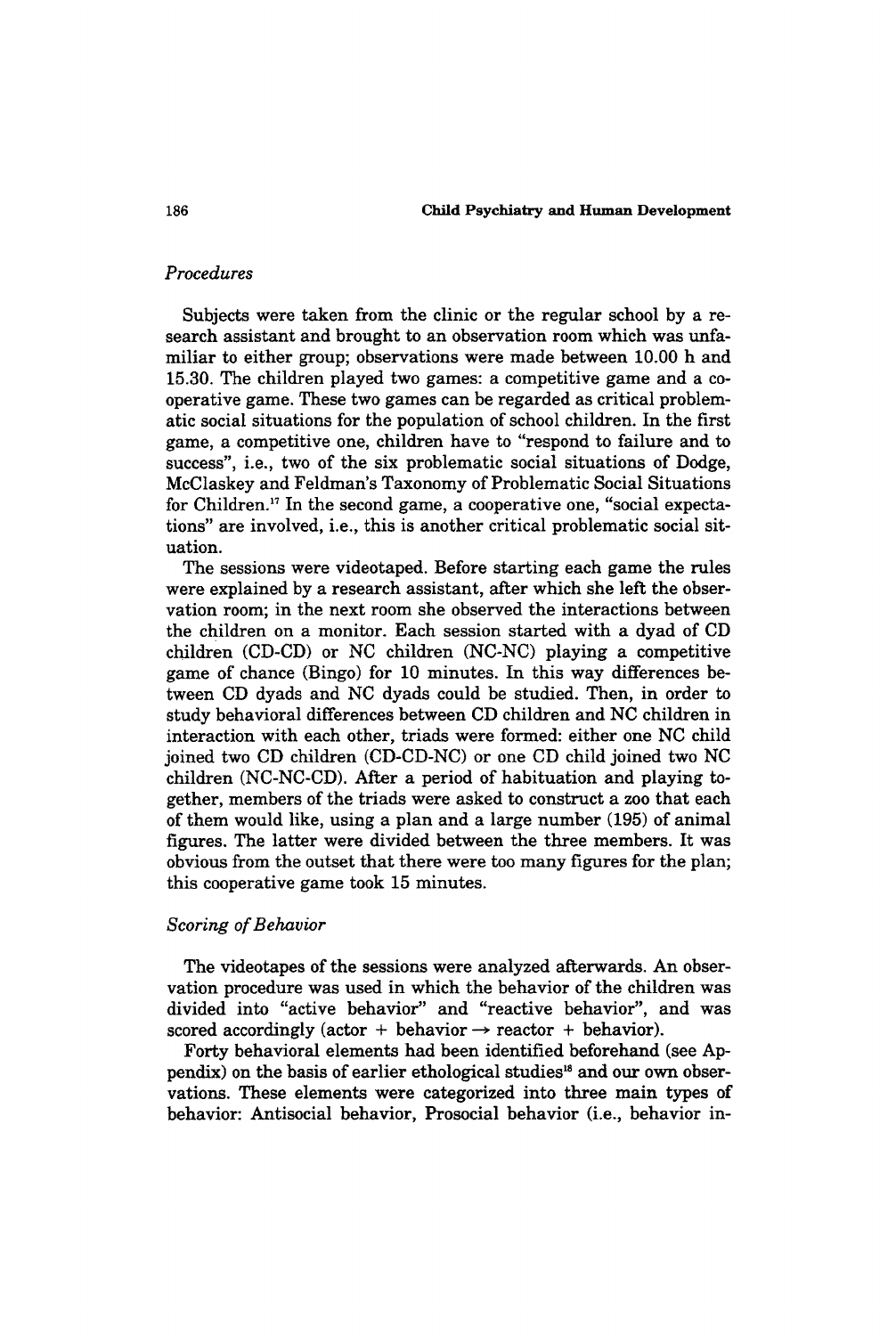tended to benefit the other child), and Other behavior (rest category). Inter-observer reliability of the scoring of behavioral elements was computed between two trained observers; Cohen's kappa was .78.<sup>19</sup>

#### **Results**

The actor/reactor sequences were converted into matrices showing action and reaction profiles. The action profiles contained all the active behavior of the children. The reaction profiles contained all the reactive behavior of the children in a matrix that showed which action preceded the reaction concerned. The profiles were established by means of the following programs:  $dBase<sub>1</sub><sup>20</sup>$  SAS<sup>21</sup> and MatMan.<sup>22</sup> To test differences, the scores of the behavioral elements were summed to obtain scores for the main types of behavior (Antisocial, Prosocial, Other). Differences between CD and NC children were tested with Mann-Whitney U; all results were subjected to one-tail tests (see Table 1). A total of 20 sessions were analyzed. In the dyadic interactions, analyses were conducted for each child separately (i.e., 20 CD children and 20 NC children); in the triadic interactions, children from the same group were treated as one (i.e., 10 CD and 10 NC children). Due to practical problems one session was only partly analyzed.

# *Dyadic Interactions*

Analyses of *active behavior* showed that CD children in interaction with each other (CD-CD) initiated significantly more antisocial behavior than NC children in interaction with each other (NC-NC) (54% vs 36%), U (18,20) = 84,  $p < .05$ ; because in the analyses of active behavior antisocial and prosocial behavior were interdependent, CD children in interaction with each other were also found to initiate less prosocial behavior than NC children in interaction with each other.

Analyses of *reactive behavior* were divided into two groups: behavior following antisocial behavior of the actor and behavior following prosocial behavior of the actor. CD children reacted to antisocial behaviors of other CD children (CD-CD) with significantly more antisocial behavior (33 %) than NC children reacted to antisocial behaviors of other NC children (19 %) (NC-NC) (U (17,18) = 81,  $p < .01$ )), but not with less prosocial behavior  $(32 \text{ vs } 42 \%)$ , U  $(17,18) = 135.5$ , n.s.. In their reaction to prosocial behavior CD and NC children hardly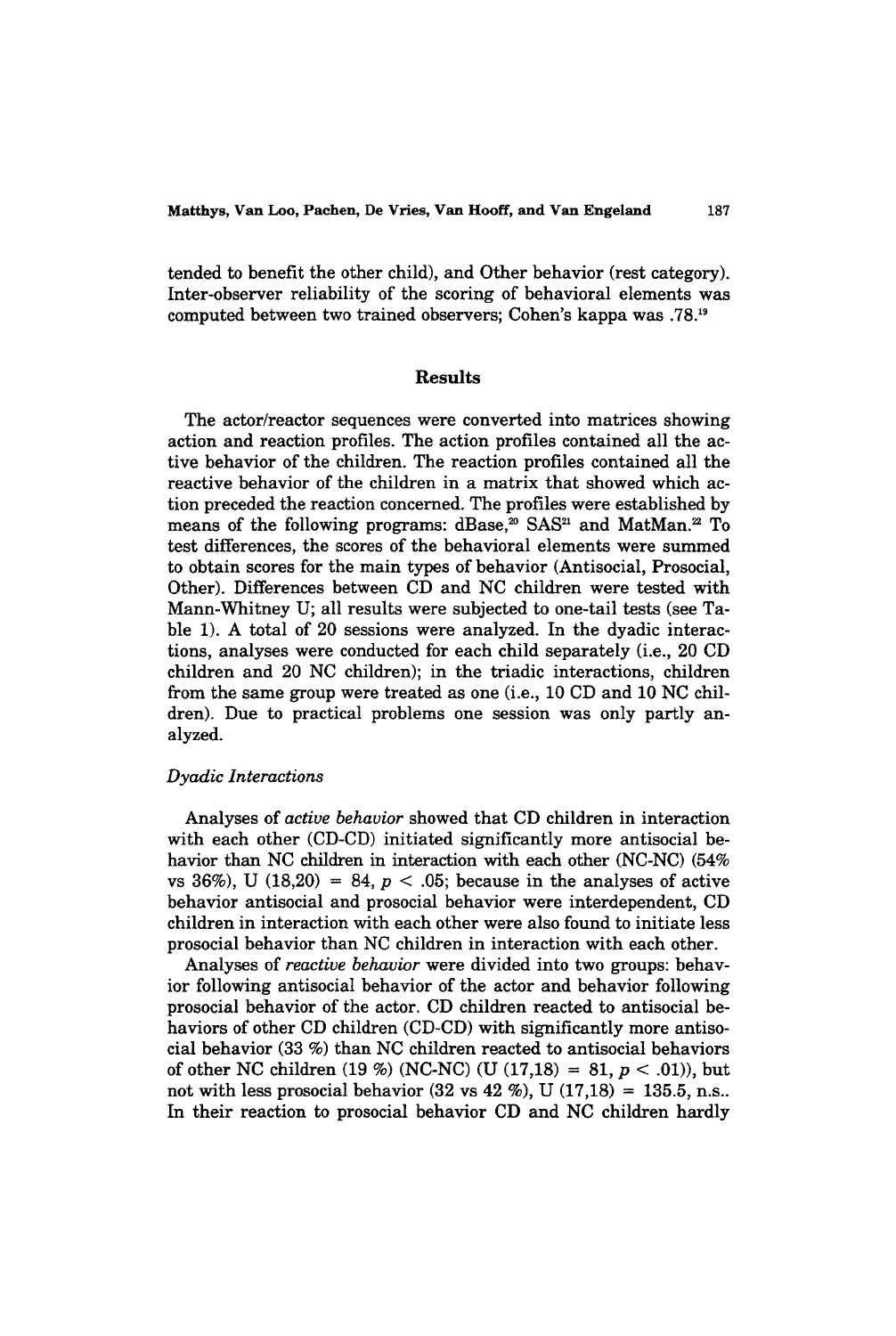| Following antisocial behavior<br>Following prosocial behavior<br>Reactive behavior<br>Active behavior<br>Active behavior<br>Antisocial<br>Antisocial<br>Antisocial<br>Antisocial<br>Prosocial<br>Prosocial<br>Prosocial<br>Prosocial<br>Triadic<br>Dyadic | Percentages of Active and Reactive Antisocial and Prosocial Behavior<br>in NC-NC-CD triads<br>in CD-CD-NC triads<br>in Dyadic and Triadic Interactions<br>CD-CD dyads<br>CD in CD-CD<br>interactions<br>$CD \text{ in}$<br>ನಿ<br>ನಿ ನ<br>46<br>$\mathbf{S}^{\mathbf{C}}$<br>$\frac{8}{18}$<br>47<br>54<br>33 | CD in CD-NC<br>NC-NC-dyads<br>interactions<br>NC in<br>$\overline{5}$<br>$\overline{24}$<br>$\overline{a}$<br>36<br>42<br>$\mathfrak{P}$<br>64<br>$\overline{a}$ | Mann Whitney U<br>$U = 135.5$<br>$U = 155.5$<br>$U = 81***$<br>$U = 28.5$<br>$U = 160$<br>$U = 84*$<br>$U = 84*$<br>$U = 40$ |
|-----------------------------------------------------------------------------------------------------------------------------------------------------------------------------------------------------------------------------------------------------------|--------------------------------------------------------------------------------------------------------------------------------------------------------------------------------------------------------------------------------------------------------------------------------------------------------------|------------------------------------------------------------------------------------------------------------------------------------------------------------------|------------------------------------------------------------------------------------------------------------------------------|
| Antisocial<br>Prosocial                                                                                                                                                                                                                                   | NC in NC-NC<br>interactions<br>$\overline{a}$<br>30                                                                                                                                                                                                                                                          | NC in NC-CD<br>interactions<br>$\frac{3}{2}$<br>39                                                                                                               | $U = 33.5$<br>$U = 33.5$                                                                                                     |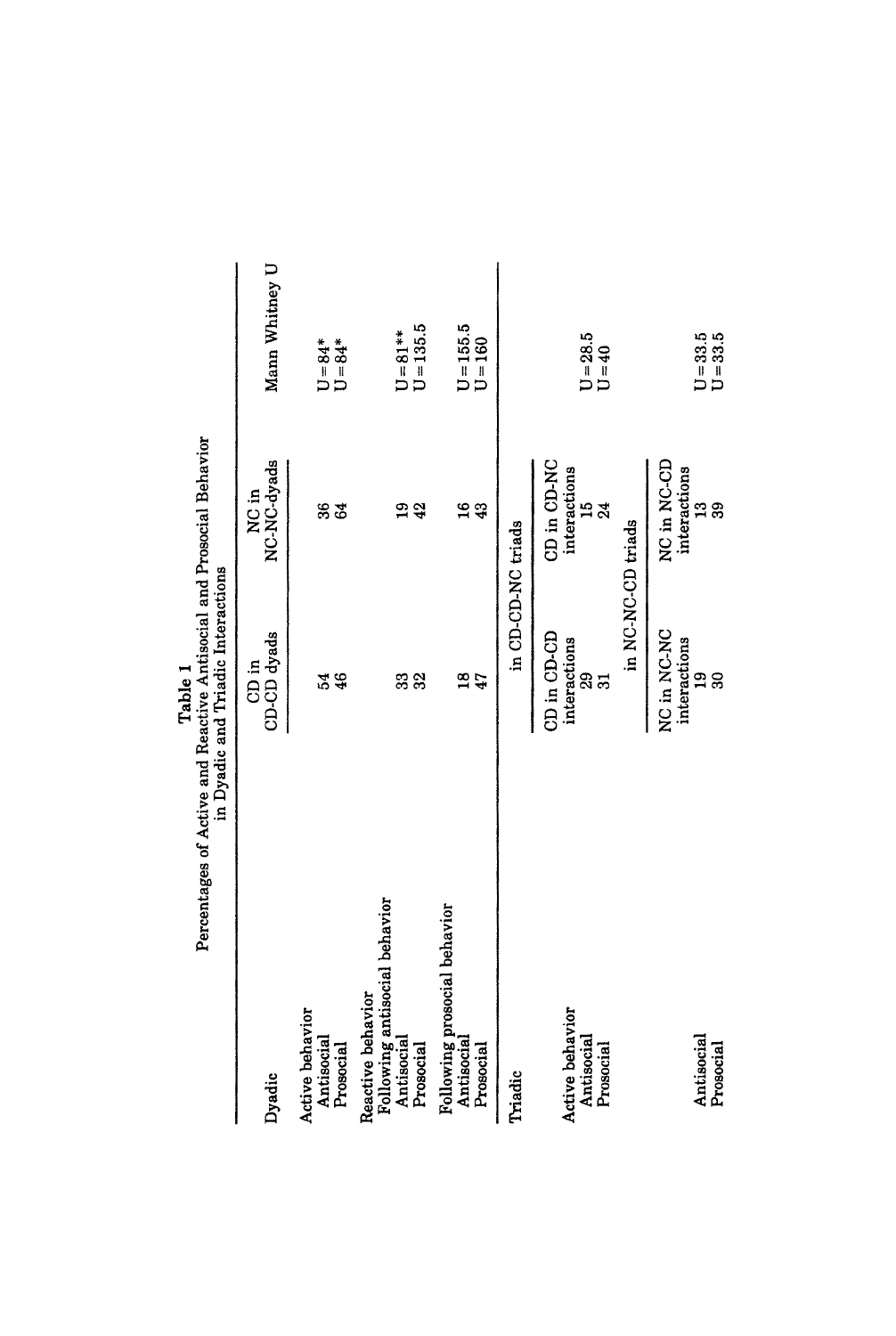| Reactive behavior                         | in CD-CD-NC triads                  |                                                                                                                                                                                                                                                                                                                                     |                                   |
|-------------------------------------------|-------------------------------------|-------------------------------------------------------------------------------------------------------------------------------------------------------------------------------------------------------------------------------------------------------------------------------------------------------------------------------------|-----------------------------------|
|                                           | සි                                  | $\frac{1}{6}$ $\begin{bmatrix} 2 & 0 & 0 \\ 0 & 0 & 0 \\ 0 & 0 & 0 \\ 0 & 0 & 0 \\ 0 & 0 & 0 \\ 0 & 0 & 0 \\ 0 & 0 & 0 \\ 0 & 0 & 0 \\ 0 & 0 & 0 \\ 0 & 0 & 0 \\ 0 & 0 & 0 \\ 0 & 0 & 0 \\ 0 & 0 & 0 \\ 0 & 0 & 0 \\ 0 & 0 & 0 \\ 0 & 0 & 0 & 0 \\ 0 & 0 & 0 & 0 \\ 0 & 0 & 0 & 0 \\ 0 & 0 & 0 & 0 \\ 0 & 0 & 0 & 0 & 0 \\ 0 & 0 &$ |                                   |
|                                           |                                     |                                                                                                                                                                                                                                                                                                                                     |                                   |
| Following antisocial behavior of CD or NC | ចិន្ធ<br>ចូន                        |                                                                                                                                                                                                                                                                                                                                     |                                   |
| Antisocial                                |                                     |                                                                                                                                                                                                                                                                                                                                     | $U = 7.5***$<br>$U = 19*$         |
| Prosocial                                 |                                     |                                                                                                                                                                                                                                                                                                                                     |                                   |
| Following prosocial behavior of CD or NC  |                                     |                                                                                                                                                                                                                                                                                                                                     |                                   |
| Antisocial                                | 46                                  |                                                                                                                                                                                                                                                                                                                                     | $U = 23$ <sup>*</sup><br>$U = 33$ |
| Prosocial                                 | 5                                   |                                                                                                                                                                                                                                                                                                                                     |                                   |
|                                           | in NC-NC-CD triads                  |                                                                                                                                                                                                                                                                                                                                     |                                   |
|                                           | $\mathbf{z}$                        | ă                                                                                                                                                                                                                                                                                                                                   |                                   |
| Following antisocial behavior of NC or CD |                                     | $\left  \begin{smallmatrix} \Theta & \phi \\ \Theta & \phi \\ \phi & \phi \end{smallmatrix} \right $                                                                                                                                                                                                                                |                                   |
|                                           |                                     |                                                                                                                                                                                                                                                                                                                                     |                                   |
| Antisocial                                |                                     |                                                                                                                                                                                                                                                                                                                                     | $U = 18.5*$                       |
| Prosocial                                 |                                     |                                                                                                                                                                                                                                                                                                                                     | $U = 40$                          |
| Following prosocial behavior of NC or CD  | $\frac{64 \text{ N}}{39 \text{ N}}$ |                                                                                                                                                                                                                                                                                                                                     |                                   |
| Antisocial                                |                                     | $\frac{2}{5}$                                                                                                                                                                                                                                                                                                                       | $U = 29$                          |
| Prosocial                                 | 57                                  |                                                                                                                                                                                                                                                                                                                                     | $U = 46$                          |
|                                           |                                     |                                                                                                                                                                                                                                                                                                                                     |                                   |

**\*p<.05**  \*\*p<.01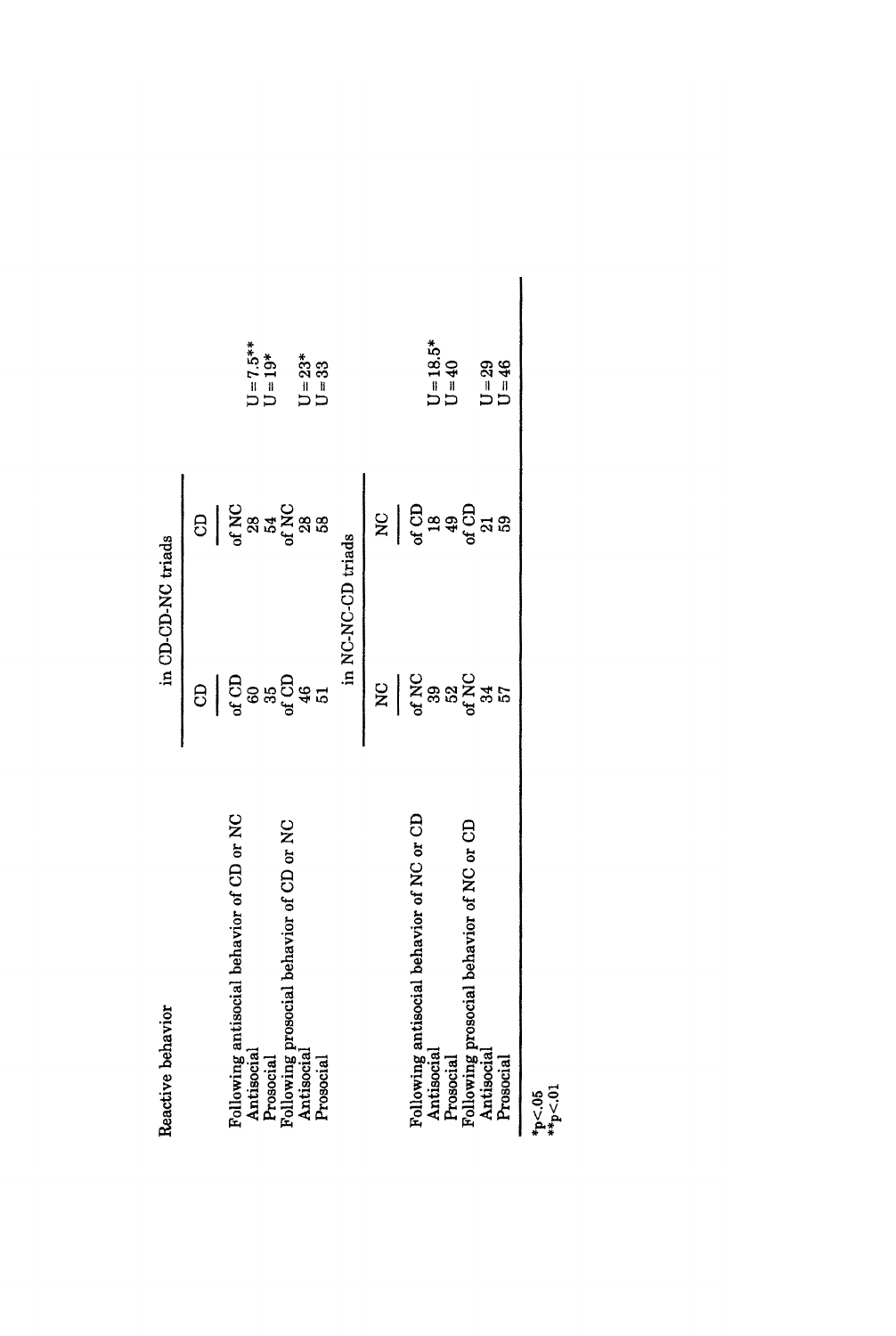differed in their antisocial behavior (18 % vs 16 %) (U (18.20) = 155.5, n.s.) or in their prosocial behavior  $(47 \text{ vs } 43 \%)$  (U  $(18,20)$  = 160, n.s.).

# *Triadic Interactions*

Analyses of *active behavior* showed that in CD-CD-NC sessions CD children in interactions with each other (CD-CD) did not differ significantly in their antisocial behavior from CD children in interactions with NC children (CD-NC) (29 % vs 15 %) (U (10,9) = 28.5, n.s.); in prosocial behavior there were no differences either  $(31\% \text{ vs } 24\%)$  (U,  $(10,9) = 40$ , n.s.). Also, in NC-NC-CD sessions NC children in interactions with each other (NC-NC) did not differ significantly in their antisocial behavior from NC children in interactions with CD children (NC-CD) (19 % vs 13 %) (U  $(10,9) = 33.5$ , n.s.); there were no differences in prosocial behavior either (30 % vs 39 %) (U (10,9) = 33.5, n.s.).

Analyses of *reactive behavior* showed that in CD-CD-NC sessions, CD children reacted to antisocial behavior with significantly more antisocial behavior when the actor was a CD child than when the actor was an NC child  $(60\%$  vs 28 %) (U  $(10.9) = 7.5$ ,  $p < .01$ ); also, they reacted with significantly less prosocial behavior when the actor was a CD child than when the actor was an NC child (35 % vs 54 %)  $(U (10.9) = 19, p < .05)$ . Also, CD children reacted to prosocial behavior with significantly more antisocial behavior (46 % vs 28 %) (U  $(10,10) = 23, p < .05$ ) but no less prosocial behavior  $(51\% \text{ vs } 58\%)$  (U  $(10,10) = 33$ , n.s.) when the actor was a CD child than when the actor was an NC child. In NC-NC-CD sessions, NC children reacted to antisocial behavior with significantly more antisocial-behavior when the actor was an NC child than when the actor was a CD child (39 % vs 18 %) (U(10,9) = 18.5,  $p < .05$ ), but with no less prosocial behavior  $(52\% \text{ vs } 49\%)$  (U  $(10,9) = 40$ , n.s.). In reaction to prosocial behavior no significant differences were found in antisocial behavior (34 vs 21 %) (U  $(10,10) = 29$ , n.s.) or in prosocial behavior  $(57 % 80)$  (U  $(10,10) = 46$ , n.s.).

#### **Discussion**

In *dyadic* interactions CD children, as expected, showed more antisocial initiatives (i.e., *active* antisocial behavior) in interactions with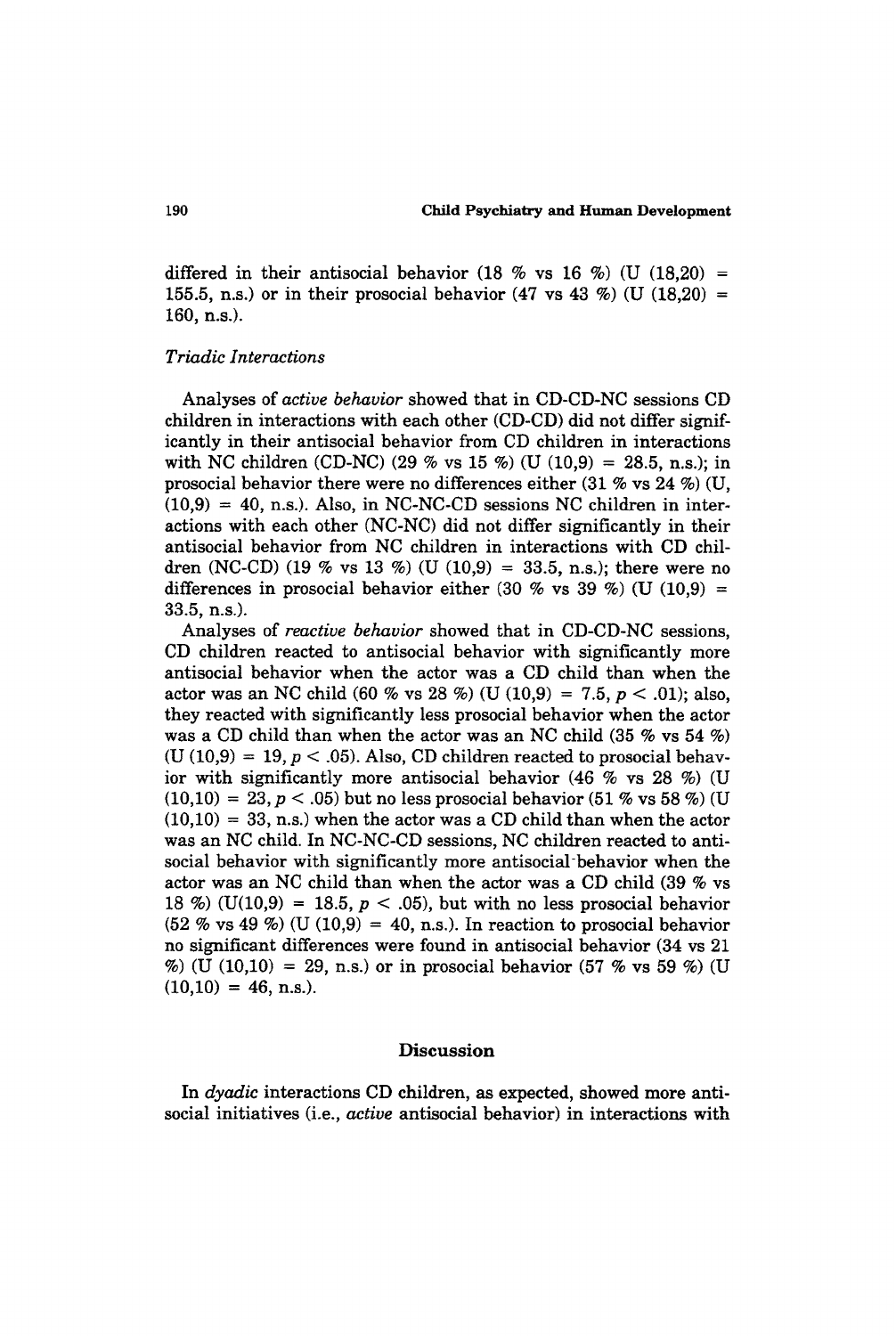each other (CD-CD) than did NC children in interactions with each other (NC-NC). In reaction to antisocial behavior of each other CD children also showed more *reactive* antisocial behavior than did NC children in reaction to antisocial behavior of each other. These differences may reflect the CD children's disorder. It may, however, also be that the interactive partner played a role, i.e., CD children's higher level of active and reactive antisocial behavior may in part be caused by the fact that they were playing with a CD child, whereas NC children were playing with an NC child: children have been found to behave more aggressively towards an aggressive peer than towards a nonaggressive peer. 14

In *triadic* interactions (CD-CD-NC), although CD children showed more *active* antisocial behavior in interactions with other CD children  $(29, %)$  than in interactions with NC children  $(15, %)$ , contrary to expectations this difference was not significant. As expected, CD children in the triads (CD-CD-NC) reacted to antisocial and to prosocial behavior with more *reactive* antisocial behavior in interactions with other CD children than in interactions with NC children. It seems probable that CD children as interactive partners triggered more reactive antisocial behavior than NC children as interactive partners.<sup>14</sup> It is however also possible that familiarity among CD children lowered the threshold for reactive antisocial behavior: CD children knew each other since they were under inpatient psychiatric treatment at the same clinic. The possible disinhibiting effect of familiarity on antisocial behavior in CD children may also help to explain the unexpected finding that in the NC-NC-CD triads NC children responded with more reactive antisocial behavior to antisocial behavior of known NC children (coming from the same regular school) than to antisocial behavior of unknown CD children. However, the level of the reactive antisocial behavior of CD children in interaction with known CD children in CD-CD-NC sessions was higher (60 %) than that of NC children in interaction with known NC children  $(39\%)$  in NC-NC-CD sessions. The fact that CD children displayed a higher level of antisocial behavior than NC children demonstrates that the disorder did indeed play a role in the generation of reactive antisocial behavior.

One limitation of the present study is the potentially confounding role of familiarity among CD and among NC children. In future research familiarity as a factor should be excluded. Furthermore, since the interactional partner appears to play an important role, future studies on the behavioral characteristics of CD children should draw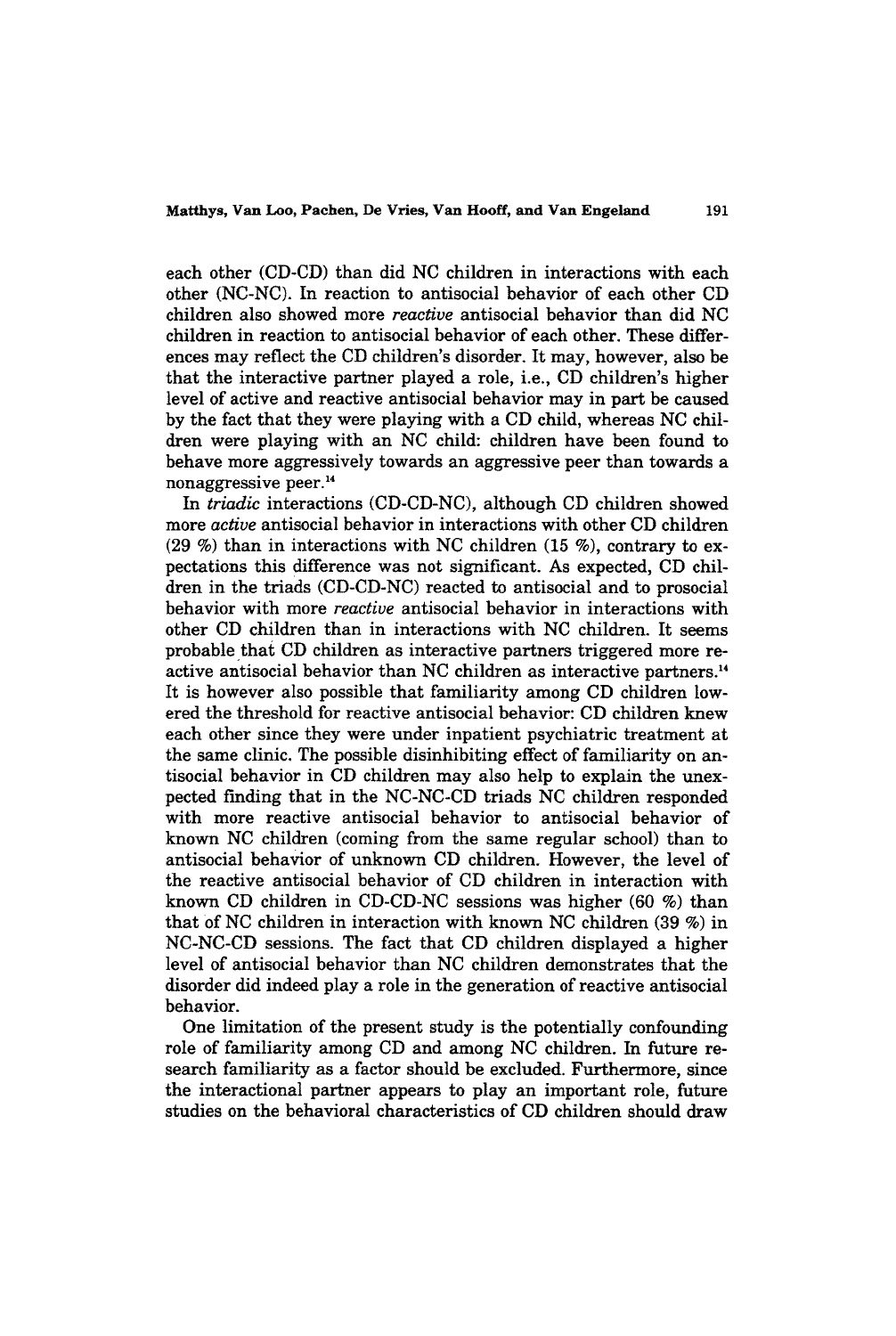comparisons between CD children and NC children in interactions with the same normal peer.

In conclusion, the study shows that even in 25 minutes it is possible to demonstrate the behavioral manifestation of CD and ODD in children's interactions with peers; the effect of the interactional partner on children's behavior also became apparent in this short session. The clinical relevance of these findings is that in treatment it is adequate to focus on the frequently occurring, moderately severe antisocial behaviors of CD and ODD children in interactions with peers, e.g., demanding, denigrating, provoking. In order to obtain lower levels of these high-frequency, low-intensity antisocial behaviors one should use treatment methods such as behavior contingency and training of social skills and social problem-solving skills. $^{23,24,25}$ 

#### Summary

In interactions with each other CD children (CD-CD) showed more antisocial initiatives (active antisocial behavior) than did NC children in interactions with each other (NC-NC); in reaction to antisocial behavior of each other, CD children also showed more reactive antisocial behavior than did NC children in reaction to antisocial behavior of each other. In triadic interactions (CD-CD-NC) CD children reacted to both antisocial and prosocial behavior with more antisocial behavi or in interaction with other CD children than in interaction with NC children; the interactional partner, thus, seems to play a role in the generation of antisocial behavior in CD children. Since the behavioral manifestations of CD and ODD in interaction with peers becomes evident within a short period of time, it seems apparent that treatment should focus on the frequently occurring moderately severe antisocial behaviors in peer-peer interactions.

#### **References**

- 1. Loeber R, Schmaling K: Empirical evidence for overt and covert patterns of antisocial conduct problems: a meta-analysis. *J Abn Child Psychol* 13 : 337-352, 1985.
- 2. Robins L, Ratcliff K: Risk factors in the continuation of childhood antisocial behavior in adulthood. *Int J Mental Health* 7: 96-116, 1979.
- 3. Dodge K: Social-cognitive mechanisms in the development of conduct disorder and depression. *Annu Rev of Psychol 44: 559-584*, 1993.
- 4. Hetherington E, Martin B: Family factors and psychopathology in children. In Psy*chopathological disorders of childhood, ed.* Quay H, Werry J. New York: Wiley, 1986.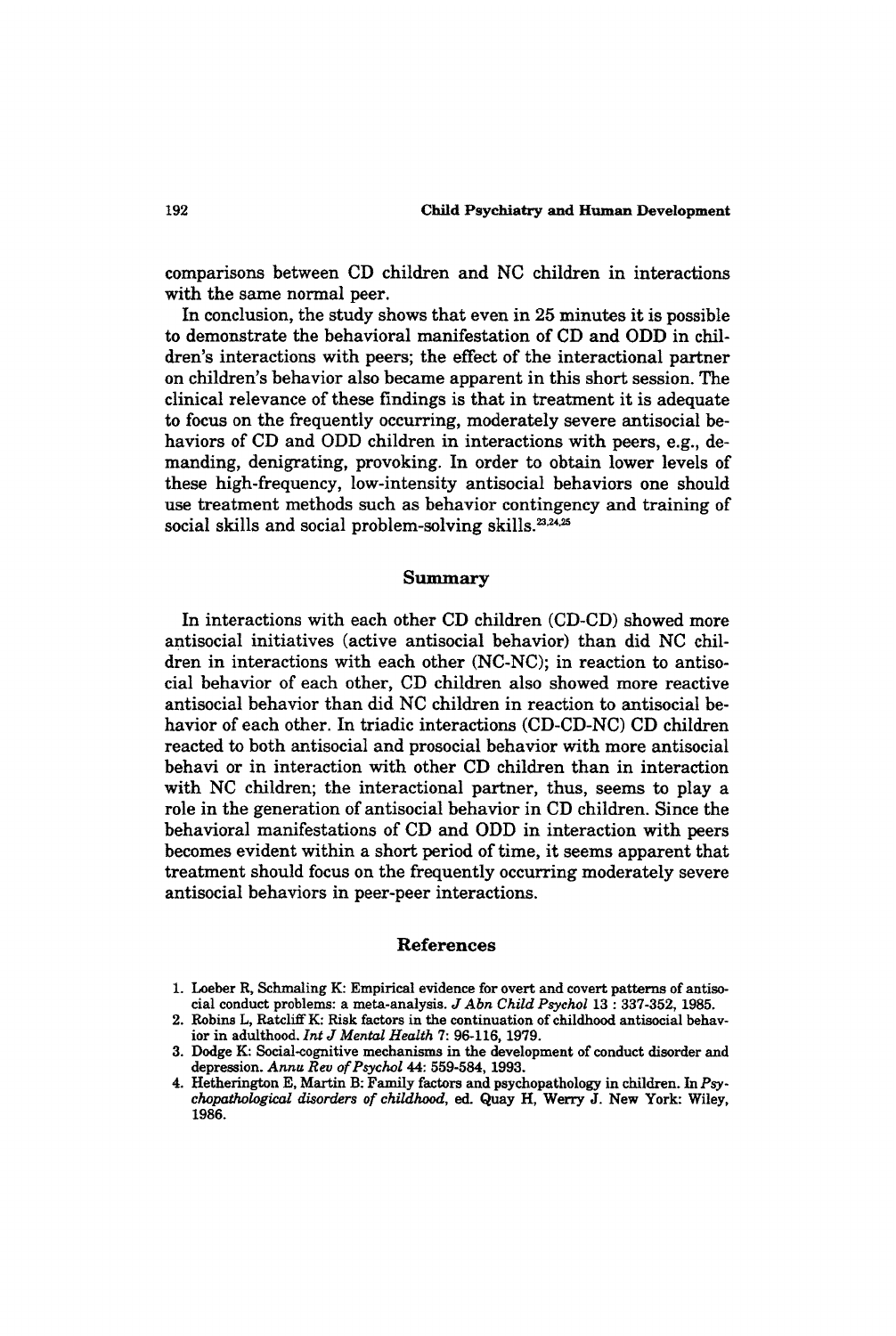#### **Matthys, Van Loo, Pachen, De Vries, Van Hooff, and Van Engeland 193**

- 5. Reid J: *A social learning approach to family intervention: Vol 2. Observation in home settings.* Eugene, OR: Castalia, 1978.
- 6. Breiner J, Forehand R: An assessment of the effects of parent training on clinicreferred children's school behavior. *Behavioral Assessment* 3: 31-42, 1981.
- 7. Atkins M, Pelham W, Licht M: The development and validation of objective classroom measures for the assessment of conduct and attention deficit disorders. In *Advances in behavioral assessment of children and families, Vol 4.* ed. Prinz R. Greenwich, CT: JAI Press, 1988.
- 8. McMahon RJ, Forehand R: Conduct Disorders. In *Behavioral Assessment of Childhood Disorders. ed.* Mash E, Terdal LG. New York, Guilford Press, 1988.
- 9. Lahey B, Loeber R, Quay H, Frick P, Grimm J: Oppositional defiant and conduct disorders: issues to be resolved for DSM-IV. *J Aead Child Adolesc Psychiat* 31: 539-546, 1992.
- 10. American Psychiatric Association: *Diagnostic and Statistical Manual of Mental Disorders, 3rd edition-revised (DSM-III-R).* Washington, DC: American Psychiatric Association, 1987.
- 11. Patterson G: *Coercive Family Process.* Eugene OR, Castalia, 1982.
- 12. Kazdin A: *Conduct Disorders in Childhood and Adolescence.* Newbury Park CA, Sage, 1987.
- 13. Reid J, Baldwin D, Patterson G, Dishion T: Observations in the Assessment of Childhood Disorders. In *Assessment and Diagnosis in Child Psychopathology, ed.*  Rutter M, Tuma A H, Lann I. New York, Guilford Press, 1988.
- I4. Dodge K, Frame C: Social cognitive biases and deficits in aggressive boys. *Child Development* 53: 620-635, 1982.
- 15. Achenbach T: *Manual for the Child Behavior Checklist and 1991 Profile. Bur*lington, VT: University of Vermont, Department of Psychiatry, 1991.
- 16. Achenbach T: *Manual for the Teacher's Report Form and 1991 Profile.* Burlington, VT: University of Vermont, Department of Psychiatry, 1991.
- 17. Dodge K, McClaskey C, Fetdman E: Situational approach to the assessment of social competence in children. *J Consult Clin Psychol* 53: 344-353, 1985.
- 18. Loots G: *Social relationships in groups of children: an observational study.* Amsterdam: Free University of Amsterdam, 1985.
- 19. Hollenbeck A: Problems of reliability in observational research. In *Observing Behavior. Vol. 2 ed.* Sackett G, Baltimore: University Park Press, 1978.
- 20. dBase: dBase *IIIplus.* Ashton Tate Corporation, 1987.
- 21. SAS: *SAS/STAT User's Guide, Release 6.03 Edition.* Cary, NC: SAS Institute Inc., 1988.
- 22. Vries H de, Netto WJ, Hanegraaf P: MatMan: a program for the analysis of sociometric matrices and behavioural transition matrices. *Behaviour,* 125: 157-175, 1993.
- 23. Kazdin A: *Treatment of Antisocial Behavior in Children and Adolescents.* Homewood, Il: The Dorsey Press, 1985.
- 24. Webster-Stratton C: Annotation: Strategies for helping families with conduct-disordered children. *J Child Psychol Psychiat,* 32: 1047-1062, 1991.
- 25. Kolko D: Conduct disorder. In *Inpatient Behavior Therapy for Children and Adolescents,* ed. Van Hasselt V, Kolko D. New York: Plenum Press, 1992.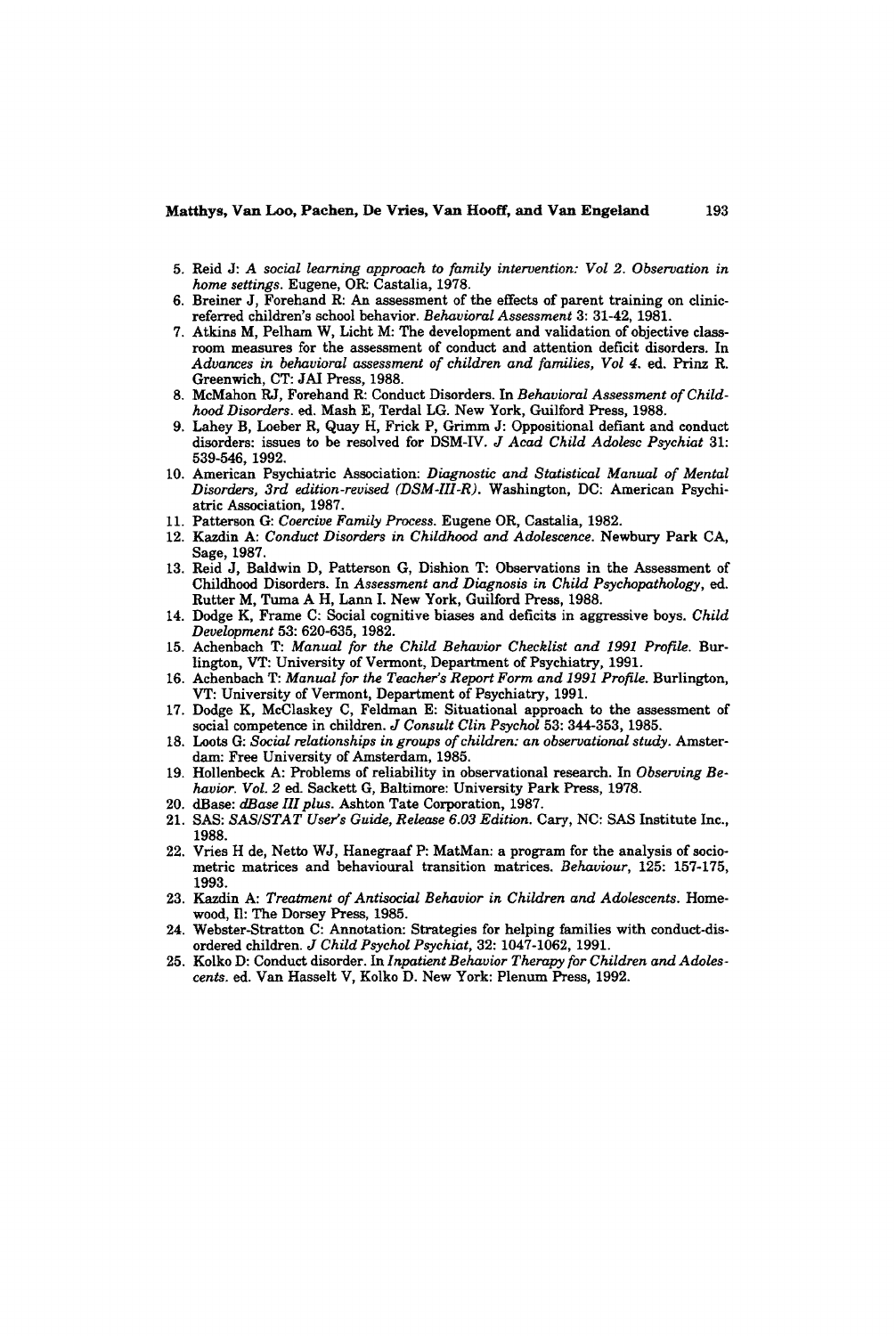# **Appendix: ETHOGRAM**

# *I. Antisocial Behavior*

- 1. Aggressive commands
	- 1.1 *Demand:* making it clear that you want somebody to obey your orders
	- 1.2 *Blackmail:* making it clear that you will take action unless somebody obeys your orders
	- 1.3 *Interrupt in an aggressive way*: hinder, for instance by interrupting somebody's story
- 2. Acts of resistance
	- 2.1 *Indignant protest:* tense, disagreeing with someone else's opinion, defensive
	- 2.2 *Protest:* normal tone, not affective
	- 2.3 *Maintain silence:* showing resistance without using words
	- 2.4 *Negative reply:* deny, refuse, reject
- 3. Offensive behavior
	- 3.1 *Swear:* using bad language in an emotional manner
	- 3.2 *Denigrate:* expressing an opinion about somebody in an overweening and arrogant way
	- 3.3 *Physical abuse* 
		- 3.3.1 *of persons:* hit, kick, pull, bite
		- 3.3.2 *of objects:* destroy deliberately
	- 3.4 *Criticize:* in a negative way, offering no alternative
	- 3.5 *Provoke:* teasing with the intention of evoking a reaction
	- 3.6 *Laugh scornfully:* with a wry smile
- 4. Claiming attention
	- 4.1 *Raise one's voice*
	- 4.2 *Urge:* for instance: "Paul, Paul, Paul!"
	- 4.3 *Brag, bluff*
	- 4.4 *Show off.* with noise and/or by mimicking
- *II. Prosocial Behavior*
- *.* Initiative behavior
	- 1.1 *Request:* asking for help
	- 1.2 *Act in an interested way:* asking personal questions
	- 1.3 *Announce:* telling a story spontaneously
	- 1.4 *Interrupt enthusiastically*